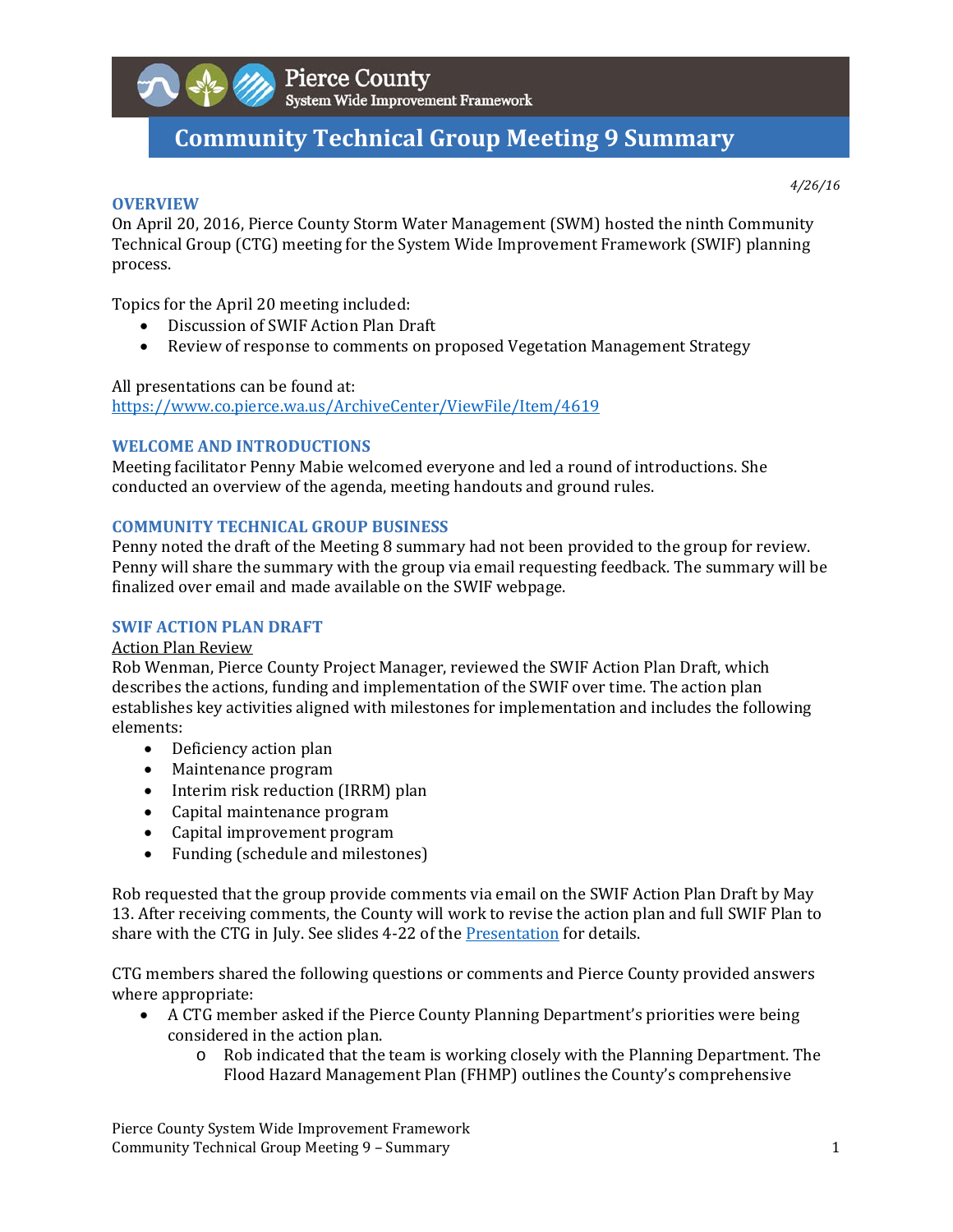approach to levee repair work and flood risk reduction measures. The suite of projects outlined in the FHMP will be folded into the SWIF Action Plan.

- A CTG member asked when the group would have the opportunity to provide input on the planting program monitoring fields.
	- $\circ$  Rob indicated that the team would be working to develop standard operating procedures, but was unsure of the timeline. This information will also be studied as part of the Habitat Conservation Plan (HCP). Through the monitoring program, the County intends to capture what was planted and where, and how the vegetation does over time.
	- $\circ$  A CTG member noted that thermal buffering should be addressed in the action plan.
	- o Erick Thompson, Pierce County Environmental Biologist, added that pieces of the monitoring program may be included in the strategy, but the planting program included in the SWIF will only include plantings associated with levee repairs.
- A CTG member indicated that the action plan should include assurances of habitat restoration, suggesting that the County acquire a 200-foot easement behind the levee for vegetation as part of the SWIF. The member indicated that environmental and habitat protection must receive the same priority as flood protection.
	- $\circ$  Rob noted that only 20% of the system is in public ownership on PL 84-99 levees and SWM is not able to use funds to work with private property owners on those issues. He also noted that the County would consider addressing these issues more fully in both the vegetation strategy and the action plan.

## Maintenance Prioritization

Todd Essman, Pierce County Project Technical Lead, provided an overview of maintenance prioritization, which is an element of the action plan. Todd outlined how the County uses worksheets to conduct condition assessments in order to systematically and consistently prioritize work. The worksheet uses the following four criteria that are calculated into an overall score:

- General land use at risk
- Perceived threat to public safety
- Infrastructure at risk
- Frequency of damage

See slides 23-40 of the Presentation for details.

CTG members and Pierce County staff shared the following questions or comments and Pierce County provided answers where appropriate:

- A CTG member asked whether mapping like that of the Water Ski Levee on slides 28 and 30 had been done for all of the PL 84-99 levees.
	- $\circ$  Charles Ifft, US Army Corps of Engineers (USACE), noted that USACE developed these maps as part of their Screening Study. There will be maps for every levee but USACE is still working to complete the final maps.
- $\bullet$  A CTG member asked if USACE completes a cost-benefit analysis before conducting repairs, specifically noting that property acquisition might be more cost effective than continual repair.
	- $\circ$  Charles said that USACE looks at the cost of repairs for each site before completing the repairs, but that they do not aggregate the analysis over multiple years and repairs. Property acquisition is an option only when the cost of repairs for a single year is greater than the cost of the property.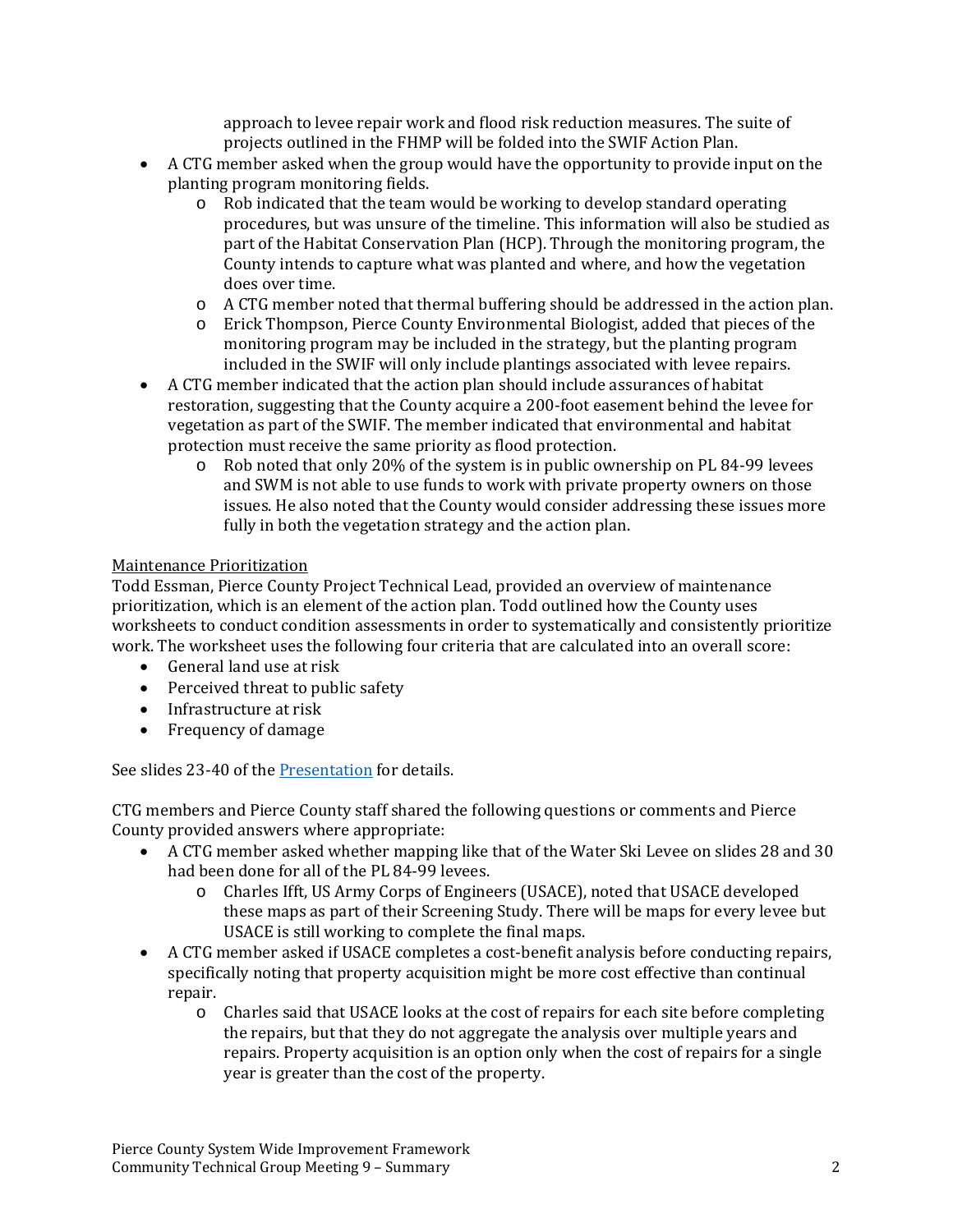- $\circ$  A CTG member suggested that USACE do a project to project the cost of future repairs in order to justify property acquisition, which would ultimately reduce tax payer expenses and result in floodplain restoration.
- $\circ$  Charles noted that such a project would be beyond the scope of USACE's emergency rehabilitation program, but could be part of the General Investigation Study. He also noted that the cost-benefit analysis must also consider the economic impacts of the loss of tax revenue from property acquisition.
- $\circ$  A CTG member added that the analysis should also include fisheries resources.
- Rob asked what was included in the total assets identified for each levee.
	- $\circ$  Todd indicated that total assets refer to the value of everything that the levee is protecting.
	- o A CTG member asked whether replacement costs for infrastructure (i.e., bridges, roads) is included as part of the assets.
	- $\circ$  Charles indicated that these data come from the USACE Risk Management Center, which uses 2010 CENSUS data. Properties and structures, but not roads or other infrastructure, that were present in 2010 are likely the only elements considered, but updated information from the County can be used to recalculate if needed.
- A CTG member noted that the damage history includes a lot of repetitive loss.
	- $\circ$  Todd said that many of the repetitive loss areas are areas where the County is considering doing setback levees. He also noted that the damage history does not currently include severity and he is working to include that in the chart to provide a more complete picture.
- A CTG member asked how the land use description ranking criteria were ordered on the worksheet.
	- $\circ$  Todd indicated that he designed the worksheet to be similar to the FHMP's criteria.

## **VEGETATION MANAGEMENT STRATEGY**

Rob conducted an overview of the Vegetation Management Strategy Draft and how it has been updated to incorporate the CTG's comments and ideas where appropriate. Detailed responses to CTG comments and questions are included in the Vegetation Management Guidelines Comments. Rob noted that the SWIF is happening in conjunction with other habitat restoration efforts (i.e., Levee Setback Feasibility Study, Habitat Conservation Plan), and that the SWIF will not address all habitat concerns. The Vegetation Management Strategy that will be included as part of the SWIF Plan is meant to address the direct short-term impacts of levee maintenance.

CTG members and Pierce County staff shared the following questions or comments and Pierce County provided answers where appropriate:

- Charles noted that USACE will continue to conduct their assessments to the national standard, meaning that the County will receive "U" ratings related to vegetation. However, based on the interim policy, these "U" ratings will not impact the County's eligibility for the PL 84-99 program.
	- o A CTG member asked if this "U" rating would have any other implications, such as an increase in flood insurance rates.
	- $\circ$  Charles said that flood insurance rates would not be affected.
- A CTG member asked whether the SWIF can include efforts to develop conservation easements within the 200-foot buffer.
	- $\circ$  Rob explained that SWM funds are limited to operations and maintenance expenses. He indicated that those who are interested in developing conservation easements along the 200-foot buffer can work through other avenues (e.g., Conservation District, land trust groups) to pursue those efforts.

Pierce County System Wide Improvement Framework Community Technical Group Meeting 9 – Summary **1996** (1996) 33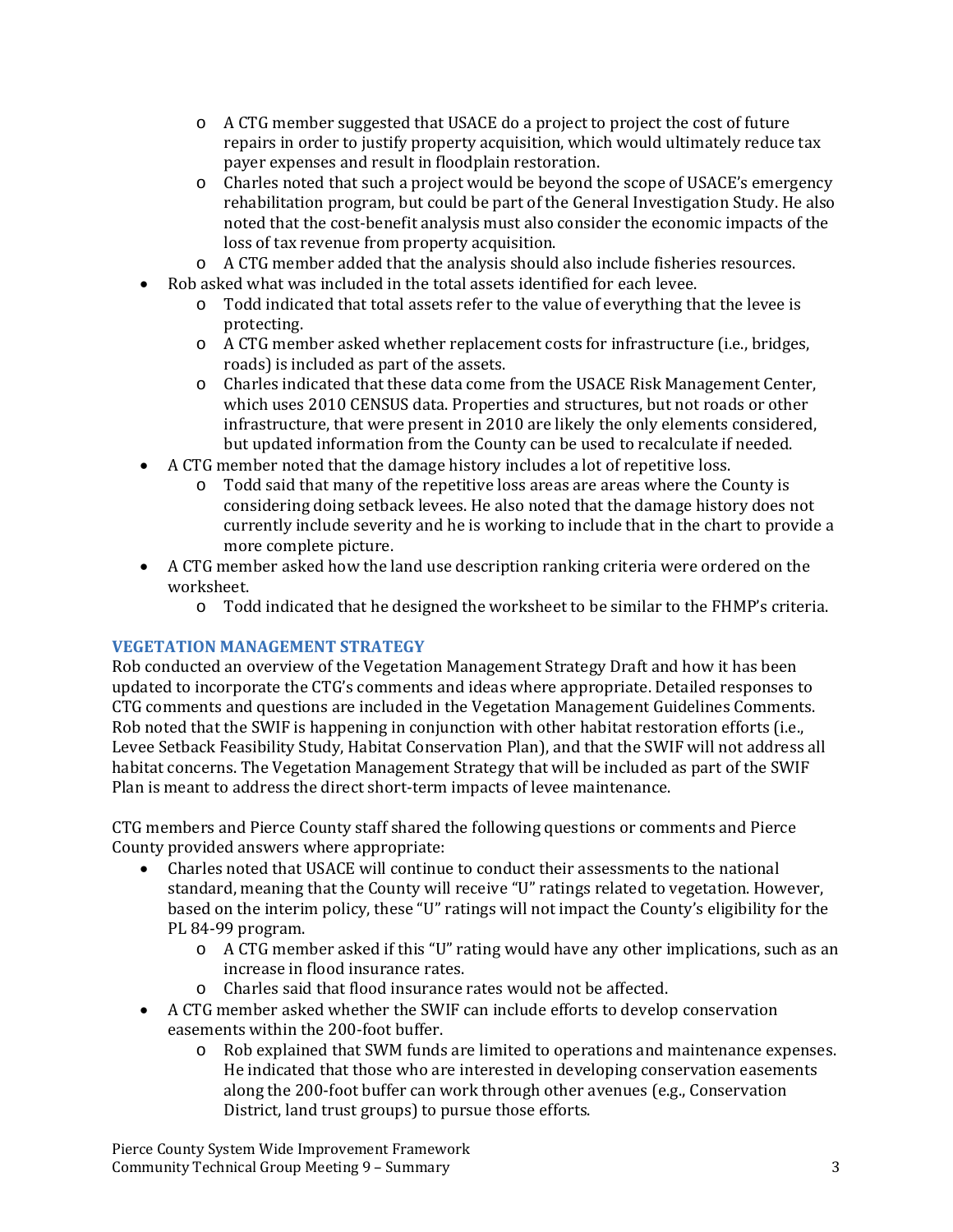- $\circ$  A CTG member noted that habitat protection should be considered equally with flood protection. Flood Control Zone District (FCZD) funding should be spent on the whole picture, including habitat protection. Opportunities for increasing shade on the river should be considered, such as establishing easements or property owner incentives.
- o Tony Fantello, Pierce County Project Sponsor, noted that the FCZD is not currently funded to a level that would allow for a system wide program like vegetation restoration. Vegetation restoration is, however, included as part of the mitigation elements of individual capital projects. The County is working with the Council to advocate for additional funds.
- $\circ$  A CTG member suggested that the Conservation Future Fund or tax programs might be good avenues for acquiring easements.
- $\circ$  Rob noted that these ideas cannot move forward as part of the SWIF and would need to be pursued through other avenues. He suggested that the Pierce County Executive's Office or the Conservation District would be a good place to start. He indicated that these conversations and ideas would be documented as an appendix to the SWIF.
- $\circ$  A CTG member liked the idea of including the appendix but said that the SWIF should include certainty for habitat protection beyond the ideas put forth in the appendix.
- $\circ$  Tony said that the SWIF will only cover mitigation for impacts to vegetation related to maintenance and operations work. The HCP will focus on system-wide impacts and is the place for further discussion.
- $\circ$  Rob indicated that the appendix with ideas and opportunities discussed will be forwarded to Pierce County elected officials as well.
- $\circ$  A CTG member noted that the King County Green River SWIF included areas of opportunity for developing 80-foot and 100-foot buffers as part of their SWIF process.
- Tony asked whether there is anything built into existing codes which would preclude new development so that those areas could naturally vegetate.
	- $\circ$  Rob indicated that existing codes require a 200-foot setback distance from rivers and streams for development, except in cases where there is a structure, such as a levee. This exemption essentially allows property owners to clear out all vegetation right up to the backside of the levee. In addition, the floodplain is not considered a critical area under the critical areas ordinance; that only applies to channel migration areas.
	- $\circ$  Hugh Taylor, Pierce County Council's Office, noted that the Council reviewed those codes in the 1990s and updated them in 2005. While it would not be part of the SWIF, the Council could potentially do another review of the codes that may have some impact on vegetation.
- A CTG member noted that vegetation is also having an impact on the fishing season in the Puget Sound, not just for listed species.
- A CTG member noted that there are many placeholders in the strategy and asked when the group would get to comment on an updated draft.
	- $\circ$  Rob noted that the strategy would be updated and included in the overall draft plan. The CTG will be able to comment on the draft plan in July.

## **NEXT STEPS**

Penny reviewed the next steps for the SWIF process, noting that the County is working to develop the SWIF Plan and will share that with the CTG for comment at a meeting on July 20. The County

Pierce County System Wide Improvement Framework Community Technical Group Meeting 9 – Summary **1996** Community Technical Group Meeting 9 – Summary